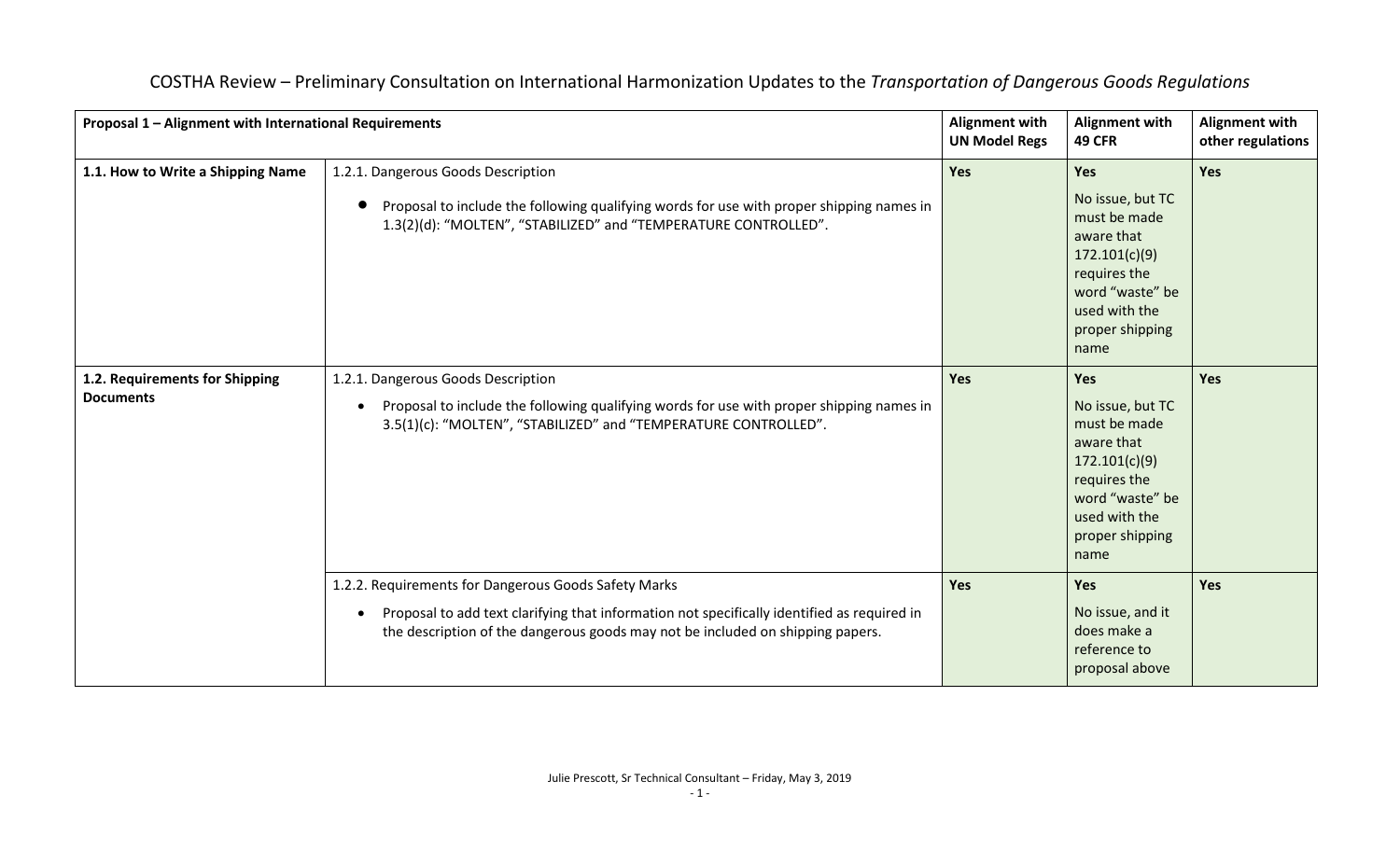| Proposal 1 - Alignment with International Requirements |                                                                                                                                                                                                                                                                                                                                                                   | <b>Alignment with</b><br><b>UN Model Regs</b> | <b>Alignment with</b><br><b>49 CFR</b> | <b>Alignment with</b><br>other regulations |
|--------------------------------------------------------|-------------------------------------------------------------------------------------------------------------------------------------------------------------------------------------------------------------------------------------------------------------------------------------------------------------------------------------------------------------------|-----------------------------------------------|----------------------------------------|--------------------------------------------|
|                                                        | 1.2.3. Borders on Labels and Placards                                                                                                                                                                                                                                                                                                                             | Yes                                           | <b>Yes</b>                             | Yes                                        |
|                                                        | Proposal to clearly allow the display of labels / placards with a dotted or solid outer<br>border line would be added.                                                                                                                                                                                                                                            |                                               | No issue                               |                                            |
|                                                        | 1.2.4. Location of Line inside the Edge of Labels                                                                                                                                                                                                                                                                                                                 | ַרְרְי                                        | <b>Proposed in</b>                     | <b>Yes</b>                                 |
|                                                        | Proposal to add the word "approximately" before 5 mm                                                                                                                                                                                                                                                                                                              |                                               | November 2018                          |                                            |
|                                                        |                                                                                                                                                                                                                                                                                                                                                                   |                                               | No issue                               |                                            |
|                                                        | 1.2.5. Size of Labels                                                                                                                                                                                                                                                                                                                                             | Yes                                           | Yes                                    | <b>Yes</b>                                 |
|                                                        | Proposal to remove "irregular shape" and allow reduced labels "if size of the package so<br>requires" (to allow all to be displayed on the same viewing plane of moc).                                                                                                                                                                                            |                                               | No issue                               |                                            |
|                                                        | 1.2.6. Labels on Cylinders                                                                                                                                                                                                                                                                                                                                        | <b>Option 1: Yes</b>                          | Option 1: Partly                       | N/A                                        |
|                                                        | TC is looking at two options to allow reduced labels on shoulder of cylinders, even if a<br>$\bullet$<br>full size labels would fit on the side of the cylinder, and is requesting comments:                                                                                                                                                                      | Option 2: Partly                              | <b>Option 2: Yes</b>                   |                                            |
|                                                        | Option 1 would allow labels on any type of cylinder to be reduced in size in<br>$\circ$<br>accordance with ISO 7225:2005 (down to 10 mm x 10 mm).                                                                                                                                                                                                                 |                                               | TC is requesting<br>comments           |                                            |
|                                                        | Option 2 would allow labels to be reduced in size in accordance with ISO<br>$\circ$<br>7225:2005 only for non-refillable UN pressure receptacles, while labels on other<br>cylinders containing Class 2, Gases, would need to comply with the 30 mm size<br>limit that is currently in the regulations, with the option of marking in<br>accordance with CGA C-7. |                                               |                                        |                                            |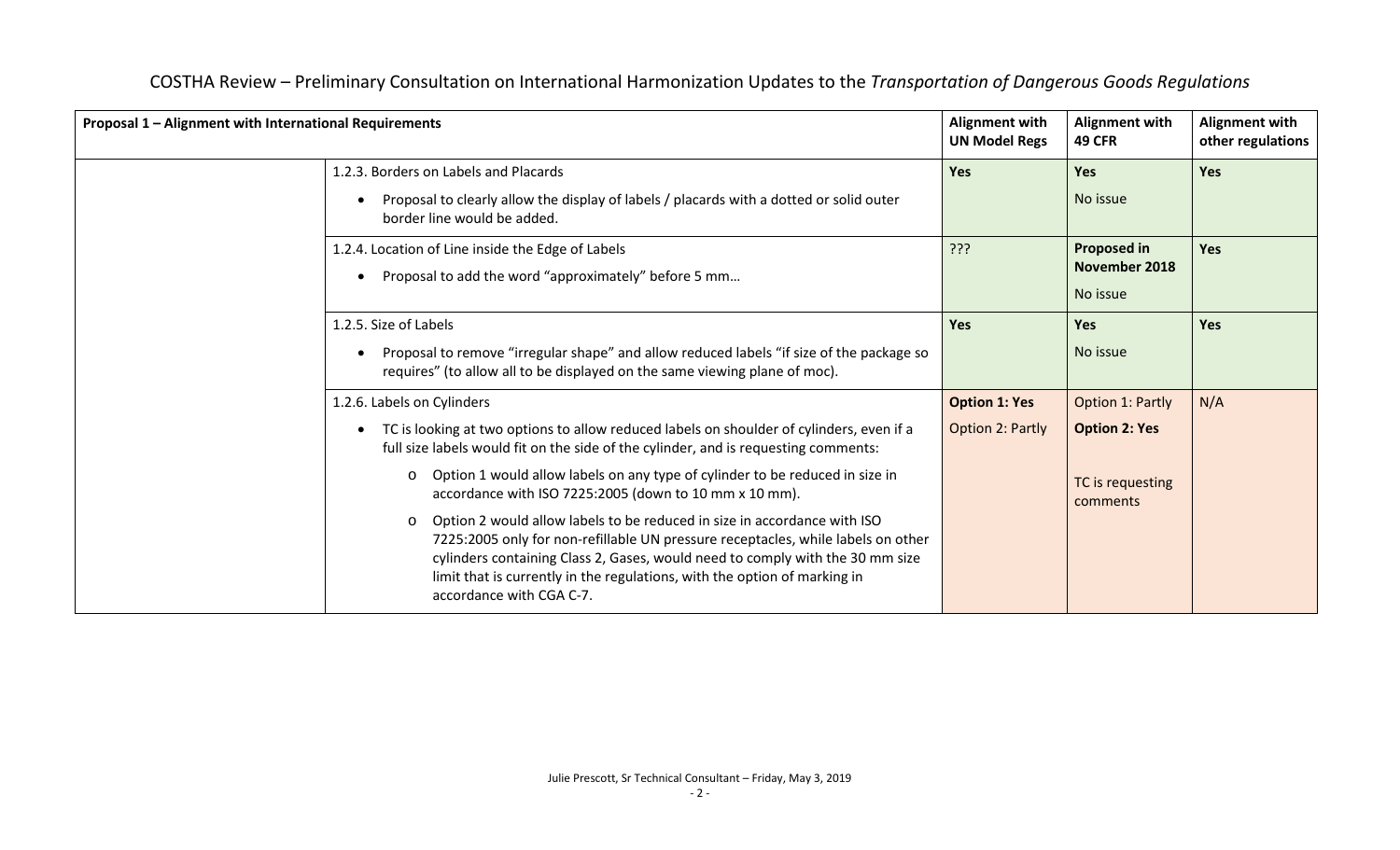| Proposal 1 - Alignment with International Requirements |                                                                                                                                                                                                                                                                                                                                                                                                                                                                                                                                                                                                                                                                                                                                                                                                                                                                                                                                                                                                                                                                                                                                                                     | <b>Alignment with</b><br><b>UN Model Regs</b>                                        | <b>Alignment with</b><br><b>49 CFR</b>                                                                                                                                                                                                                                  | <b>Alignment with</b><br>other regulations                                       |
|--------------------------------------------------------|---------------------------------------------------------------------------------------------------------------------------------------------------------------------------------------------------------------------------------------------------------------------------------------------------------------------------------------------------------------------------------------------------------------------------------------------------------------------------------------------------------------------------------------------------------------------------------------------------------------------------------------------------------------------------------------------------------------------------------------------------------------------------------------------------------------------------------------------------------------------------------------------------------------------------------------------------------------------------------------------------------------------------------------------------------------------------------------------------------------------------------------------------------------------|--------------------------------------------------------------------------------------|-------------------------------------------------------------------------------------------------------------------------------------------------------------------------------------------------------------------------------------------------------------------------|----------------------------------------------------------------------------------|
|                                                        | 1.2.7 Display of UN Numbers on a Means of Containment<br>Proposal to introduce minimum size requirements for the UN number on small moc<br>(non-bulk packaging) and IBC with                                                                                                                                                                                                                                                                                                                                                                                                                                                                                                                                                                                                                                                                                                                                                                                                                                                                                                                                                                                        | Yes                                                                                  | Yes<br>No issue, but<br>may comment on<br>format of<br>proposed text in<br>$4.8(1)$ , starting<br>with 12 mm and<br>going down                                                                                                                                          | Yes                                                                              |
|                                                        | 1.2.8 Overpack Markings<br>Proposal to require that all DG safety marks be displayed on overpack (see 4.10.1),<br>including MP mark, Li battery mark, orientation arrows and such, while keeping the<br>exception that markings are not required if they can be seen through the overpack.                                                                                                                                                                                                                                                                                                                                                                                                                                                                                                                                                                                                                                                                                                                                                                                                                                                                          | Yes                                                                                  | Yes<br>No issue                                                                                                                                                                                                                                                         | Yes                                                                              |
|                                                        | 1.2.9 Display of Subsidiary Class Placards<br>Section 4.15.1 of the TDGR requires subsidiary class placards to be displayed on large<br>means of containment if the dangerous goods require an emergency response<br>assistance plan (ERAP) and have subsidiary classes of Class 1, Class 4.3 or Class 6.1. It<br>also requires the Class 8, Corrosives, placard for UN2977, RADIOACTIVE MATERIAL,<br>URANIUM HEXAFLOURIDE, FISSILE or UN2978, RADIOACTIVE MATERIAL, URANIUM<br>HEXAFLOURIDE, non-fissile or fissile excepted, when these dangerous goods require and<br>ERAP. In a recent amendment to the TDGR, the entries for UN2977 and UN2978 were<br>updated to include subsidiary Class 6.1, Toxic Substances, in addition to subsidiary Class<br>8, to align with the 19th edition of the UN Recommendations.<br>Proposal to amend 4.15.1 to refer to the Class 6.1 placard as well as the Class 8 placard<br>$\bullet$<br>for their subsidiary classes to reflect the updated classification of UN2977, RADIOACTIVE<br>MATERIAL, URANIUM HEXAFLOURIDE, FISSILE or UN2978, RADIOACTIVE MATERIAL,<br>URANIUM HEXAFLOURIDE, non-fissile or fissile excepted. | Partial<br><b>UN Model Regs</b><br>require placards<br>for all subsidiary<br>hazards | <b>Partial</b><br>No issue, even<br>though TDGR<br>requires<br>subsidiary<br>placards for DG<br>with and ERAP<br>and those which<br>have a Class 1<br>subsidiary, as<br>172.505(d)<br>allows subsidiary<br>hazard placards<br>to be shown<br>even when not<br>required. | Partial<br><b>IMDG Code</b><br>require placards<br>for all subsidiary<br>hazards |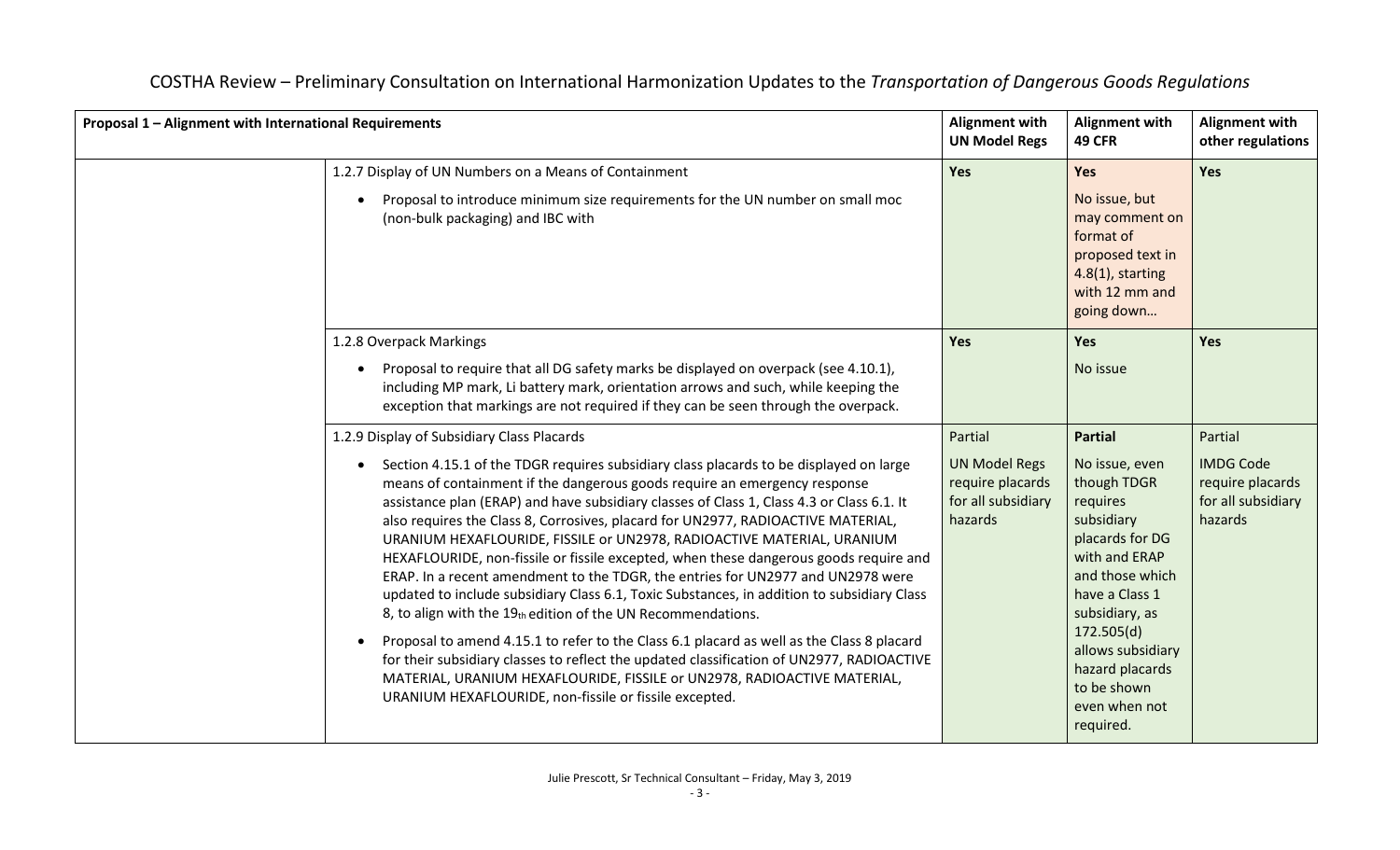| Proposal 1 - Alignment with International Requirements    |                                                                                                                                                                                                                                                                                                                                                                                                                                                                                                                                                                                                                                                                                                                     | <b>Alignment with</b><br><b>UN Model Regs</b> | <b>Alignment with</b><br><b>49 CFR</b>                                                                                 | <b>Alignment with</b><br>other regulations |
|-----------------------------------------------------------|---------------------------------------------------------------------------------------------------------------------------------------------------------------------------------------------------------------------------------------------------------------------------------------------------------------------------------------------------------------------------------------------------------------------------------------------------------------------------------------------------------------------------------------------------------------------------------------------------------------------------------------------------------------------------------------------------------------------|-----------------------------------------------|------------------------------------------------------------------------------------------------------------------------|--------------------------------------------|
|                                                           | 1.2.10 Orientation Arrows<br>Proposal to require the display of orientation arrows on means of containment that<br>contain liquid dangerous goods.                                                                                                                                                                                                                                                                                                                                                                                                                                                                                                                                                                  | Yes                                           | Yes<br>No issue, but<br>ensure TC<br>mentions the<br>requirement is<br>only applicable<br>for combination<br>packaging | Yes                                        |
| 1.3. UN Numbers, Shipping Names<br>and Related Provisions | 1.3.1 New UN Numbers<br>Proposal to add new entries for UN3535, TOXIC SOLID, FLAMMABLE, INORGANIC, N.O.S.,<br>and UN3536, LITHIUM BATTERIES INSTALLED IN CARGO TRANSPORT UNIT, as well as a<br>definition for "cargo transport unit" (w/ same meaning as in UN Model Regs).<br>1.3.2 Changes to Shipping Names<br>Proposal to amend the following proper shipping names:<br>UN1057, LIGHTER REFILLS containing flammable gas and capable of passing the<br>$\circ$<br>tests specified in the Lighters Regulations; or LIGHTERS containing flammable<br>gas and capable of passing the tests specified in the Lighters Regulations<br>UN3302, 2-DIMETHYLAMIONOETHYL ACRYLATE, STABILIZED, 6.1, II, SP 155<br>$\circ$ | <b>Yes</b><br>Yes, but check<br>spelling      | Yes<br>Not yet, but                                                                                                    | Yes<br>Yes                                 |
|                                                           | 1.3.3 Packing Groups<br>Proposal to remove packing groups for the following dangerous goods:<br>Class 1, Explosives (UN0004 to UN0150)<br>$\circ$<br>UN1327, BHUSA, HAY or STRAW, regulated only when transported by vessel (not<br>$\circ$<br>regulated in the US)<br>Class 5.2, Organic Peroxides (UN3101 to UN3120)<br>$\circ$<br>Self-reactive liquids and solids in Class 4.1 (UN3221 to UN3240)<br>UN3316, CHEMICAL KIT or FIRST AID KIT<br>O                                                                                                                                                                                                                                                                 | <b>Yes</b>                                    | Yes, except for<br>UN1327, but it's<br>ok                                                                              | <b>Yes</b>                                 |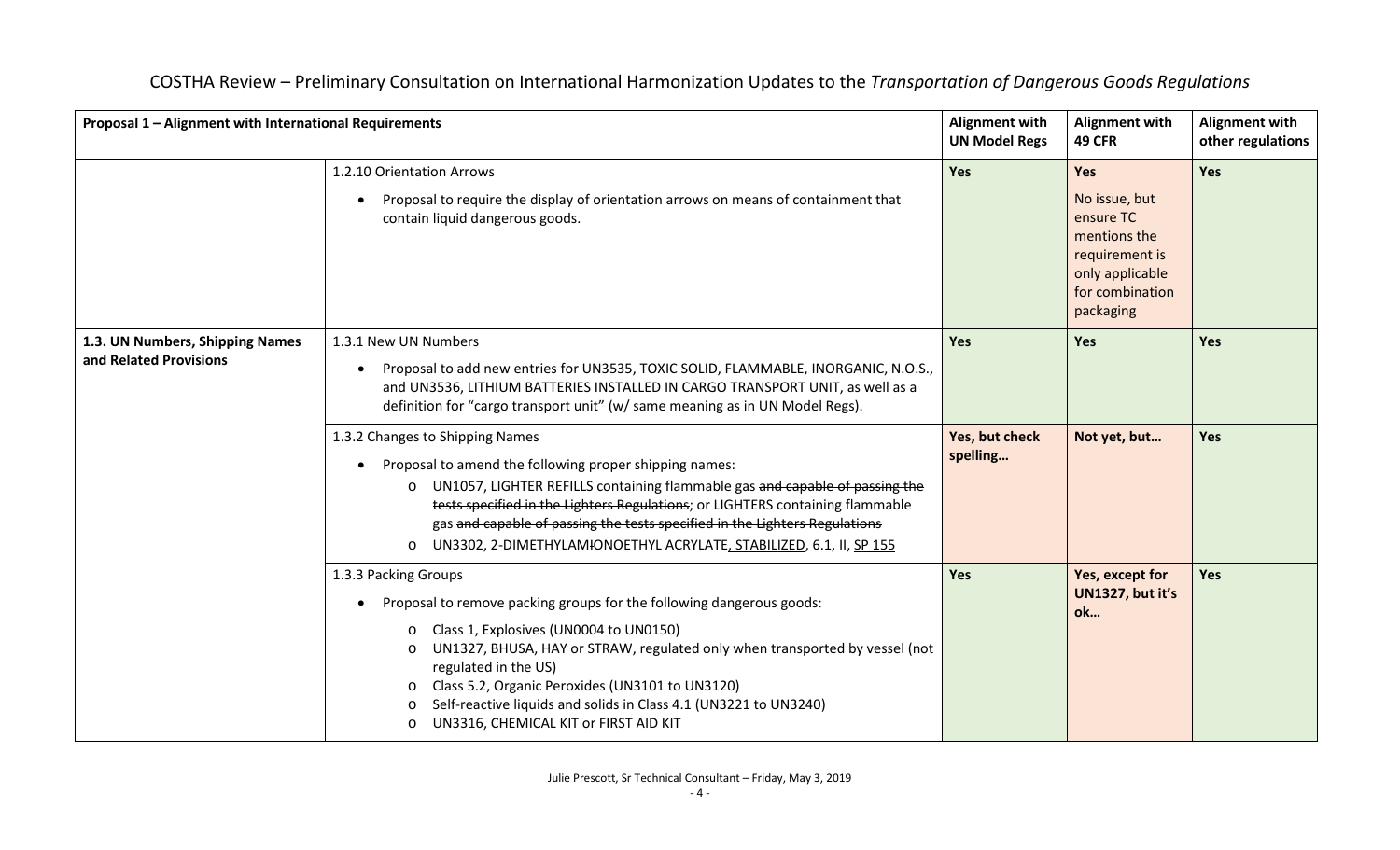|                                                                                     | <b>Alignment with</b><br>Proposal 1 - Alignment with International Requirements<br><b>UN Model Regs</b>                                                                                                                                                                                                                                                                   |                                                                                  | <b>Alignment with</b><br><b>49 CFR</b>                                                                  | <b>Alignment with</b><br>other regulations |
|-------------------------------------------------------------------------------------|---------------------------------------------------------------------------------------------------------------------------------------------------------------------------------------------------------------------------------------------------------------------------------------------------------------------------------------------------------------------------|----------------------------------------------------------------------------------|---------------------------------------------------------------------------------------------------------|--------------------------------------------|
| 1.4 Amendments to Special<br><b>Provisions and New Special</b><br><b>Provisions</b> | 1.4.1 Special Provision 16 - Technical Names<br>Proposal to allow up to two technical names                                                                                                                                                                                                                                                                               | Yes                                                                              | No limit in 49<br>CFR, but it could<br>encourage DOT                                                    | Yes                                        |
|                                                                                     | 1.4.2 Special Provision 34 – Exemption for Lithium Cells and Batteries<br>Proposal to amend the exemption for small Li batteries in SP 34 to reflect SP 188 in the<br><b>UN Model Regulations</b>                                                                                                                                                                         | <b>Yes</b>                                                                       | Partly, as it does<br>not contain the<br>exception for<br>medium Li<br>batteries found<br>in 173.185(c) | <b>Yes</b>                                 |
|                                                                                     | 1.4.3 Special Provision 39 - Exemption for Wet Batteries<br>Proposal to amend SP 39 to also except UN2800, BATTERIES, WET, NON-SPILLABLE,<br>intended for disposal under the special provision.                                                                                                                                                                           | Yes                                                                              | Not yet                                                                                                 | Yes                                        |
|                                                                                     | 1.4.4 Special Provision 41 - Packing Instruction for Oxygen Generators<br>Proposal to amend SP 41 to require UN3356, OXYGEN GENERATOR, that are meant to be<br>activated during transport to be packaged in a MOC that is inside another MOC to<br>better reflect P500 of the UN Model Regulations                                                                        | Yes                                                                              | Not sure if it<br>aligns or not                                                                         | Yes                                        |
|                                                                                     | 1.4.5 Special Provision 56 - Exemption for Solids containing flammable liquids<br>Proposal to allow the use of flexible intermediate bulk containers (FIBC), such as 13H3<br>and 13H4, for the transportation of DG assigned to UN3175, SOLIDS CONTAINING<br>FLAMMABLE LIQUID, N.O.S.<br>(this would actually incorporate several equivalency certificates into the TDGR) | <b>No</b><br><b>Suggest Canada</b><br>submit a<br>proposal to<br><b>UNSCETDG</b> | <b>UN3175</b><br>currently<br>assigned IBC6<br>which does not<br>allow flexible IBC                     | <b>No</b>                                  |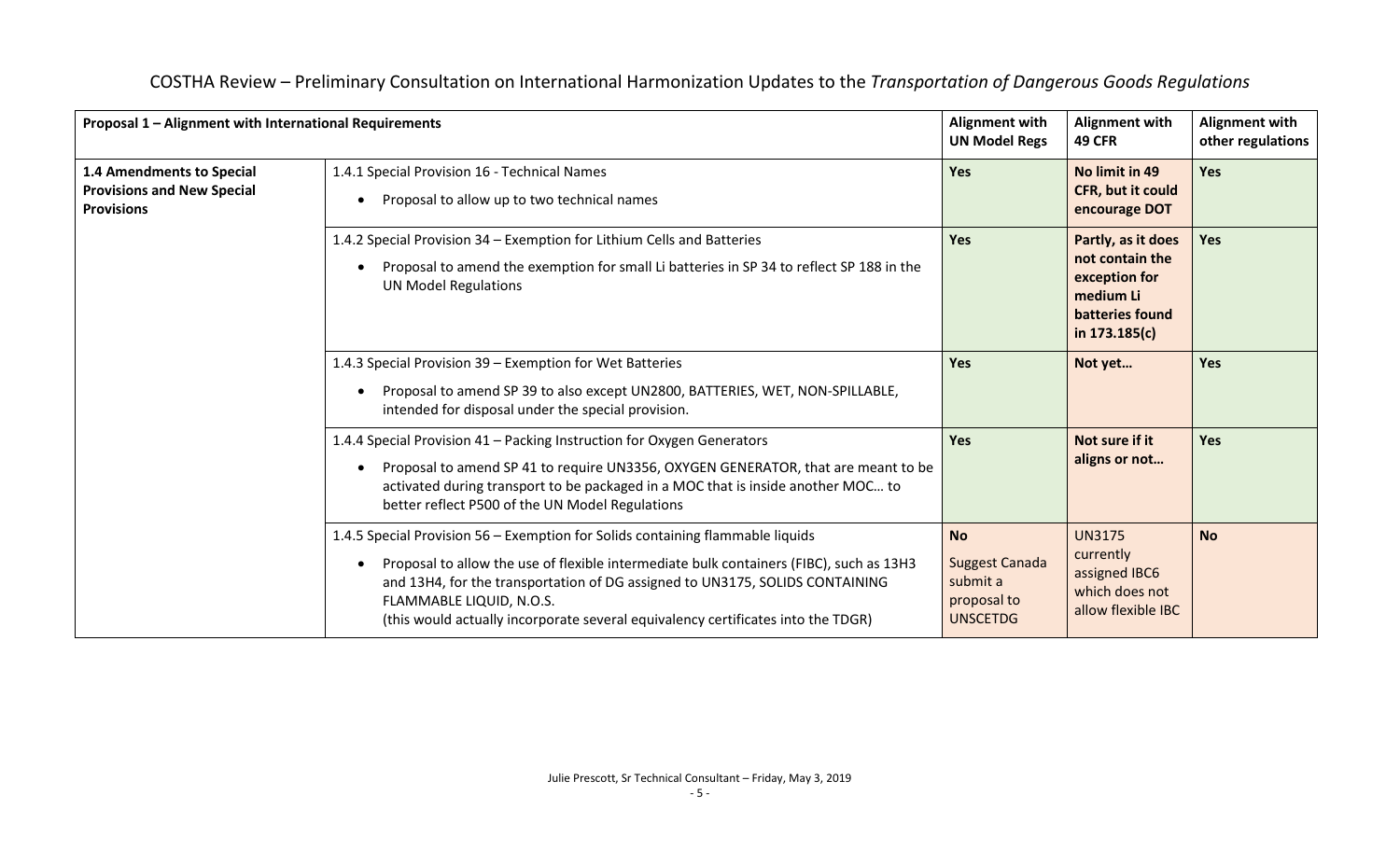| Proposal 1 - Alignment with International Requirements |                                                                                                                                                                                                                                                                                                                                                                                                                                                                                                                                                                                                                                                                                                                                                                                                                                                                                         | <b>Alignment with</b><br><b>UN Model Regs</b>                  | <b>Alignment with</b><br><b>49 CFR</b> | <b>Alignment with</b><br>other regulations |
|--------------------------------------------------------|-----------------------------------------------------------------------------------------------------------------------------------------------------------------------------------------------------------------------------------------------------------------------------------------------------------------------------------------------------------------------------------------------------------------------------------------------------------------------------------------------------------------------------------------------------------------------------------------------------------------------------------------------------------------------------------------------------------------------------------------------------------------------------------------------------------------------------------------------------------------------------------------|----------------------------------------------------------------|----------------------------------------|--------------------------------------------|
|                                                        | 1.4.6 Special Provision 65 - Chemical Kit or First Aid Kit<br>Proposal to amend SP 65 to also permit UN3316, CHEMICAL KITS and FIRST AID KITS, to<br>contain substances that may be shipped as excepted quantities.<br>This would allow for some substances in Class 6.1, Toxic Substances, PG I, and Class 3,<br>Flammable Liquids, PG I, to be shipped in chemical kits and first aid kits, in addition to<br>those already permitted that meet the allowance for limited quantities.                                                                                                                                                                                                                                                                                                                                                                                                 | Yes                                                            | Not yet                                | Yes                                        |
|                                                        | 1.4.7 Special Provision 105 - Classification of 1.4S Explosives<br>Proposal to assign SP 105 to: UN0349 ARTICLES, EXPLOSIVES, N.O.S., UN0367 FUZES,<br>DETONATING, UN0384 COMPONENTS, EXPLOSIVE TRAIN, N.O.S., and UN0481<br>SUBSTANCES, EXPLOSIVE, N.O.S., to better align with SP 247 of the UN Model<br>Regulations.                                                                                                                                                                                                                                                                                                                                                                                                                                                                                                                                                                 | Yes                                                            | Not sure if it<br>aligns or not        | Yes                                        |
|                                                        | 1.4.8 Special Provisions 112, 113 and 114 - Classification of Ammonium Nitrate Based Fertilizer<br>Proposal to repeal SP 112 and to amend SP 113 & 114, regarding technical requirements<br>for the classification of ammonium nitrate based mixtures and instead reference section<br>39 of Part III of the Manual of Tests and Criteria which now contains the classification<br>criteria. Those SP are currently assigned to UN2067, AMMONIUM NITRATE BASED<br>FERTILIZER, and UN2071, AMMONIUM NITRATE BASED FERTILIZER. This would reflect<br>the changes made to SP 186, 193 and 307 in the 20th edition of the UN Model<br>Regulations.<br>SP 114 would continue to apply for all modes of transport, even though the UN special<br>provision continues to apply only to transport by air and vessel, as TC feels the dangers<br>posed by these dangerous goods are significant. | <b>Mostly</b><br>Except for SP 114<br>applying to all<br>modes | Not sure if it<br>aligns or not        | <b>Yes</b>                                 |
|                                                        | 1.4.9 Special Provision 132 - Stabilization of Fish Meal<br>Proposal to amend SP 132 for UN2216, FISH MEAL, STABILIZED or FISH CRAP,<br>$\bullet$<br>STABILIZED, to reduce the level of ethoxyquin to 50 ppm to reflect the change to SP 308<br>of the UN Model Regulations.                                                                                                                                                                                                                                                                                                                                                                                                                                                                                                                                                                                                            | Yes                                                            | <b>No</b>                              | <b>Yes</b>                                 |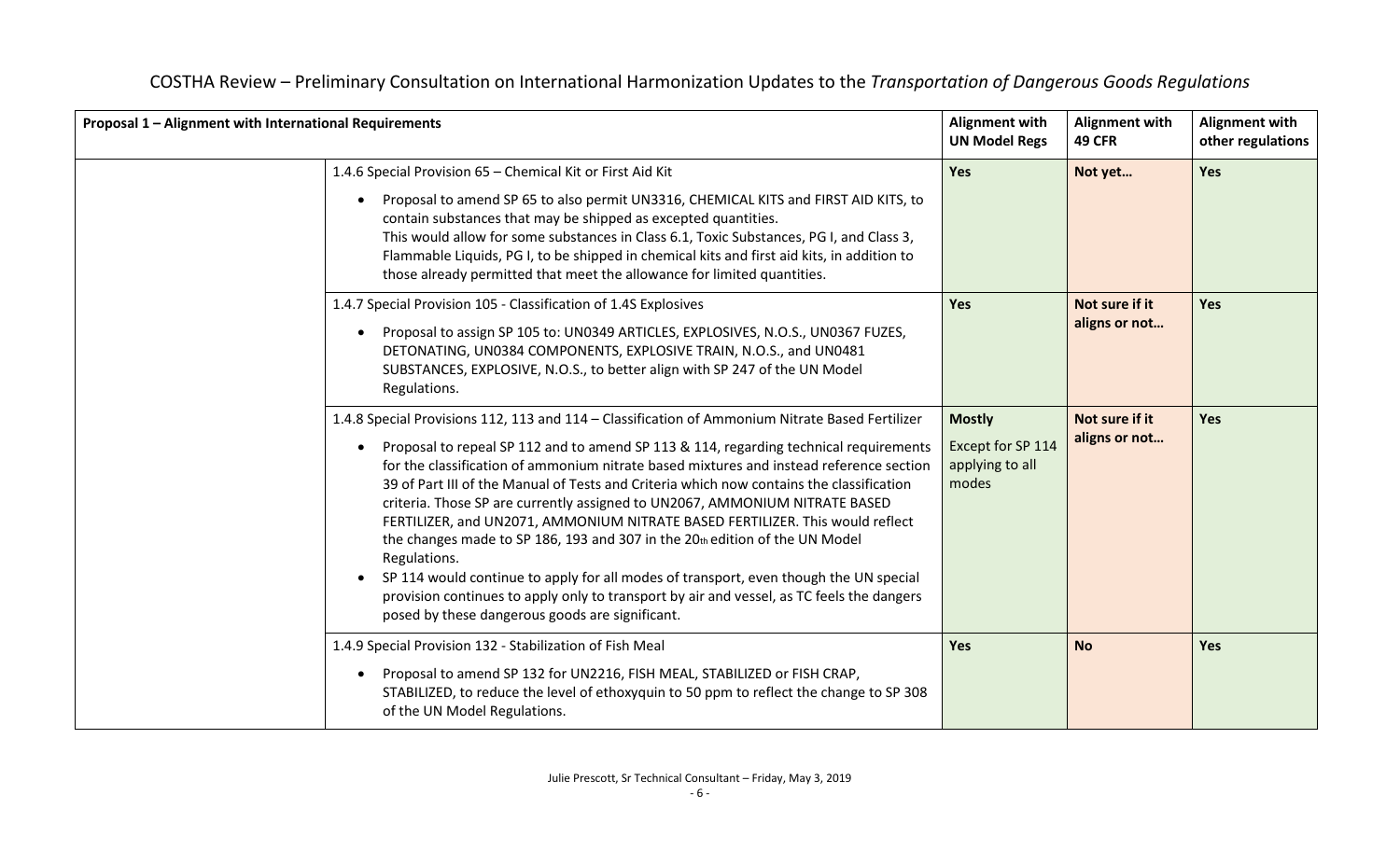| Proposal 1 - Alignment with International Requirements                                                                                                                                                                                                                                                                                                                                                                                                                                                                                                                                                           | <b>Alignment with</b><br><b>UN Model Regs</b>                                                                                 | <b>Alignment with</b><br><b>49 CFR</b>        | <b>Alignment with</b><br>other regulations |
|------------------------------------------------------------------------------------------------------------------------------------------------------------------------------------------------------------------------------------------------------------------------------------------------------------------------------------------------------------------------------------------------------------------------------------------------------------------------------------------------------------------------------------------------------------------------------------------------------------------|-------------------------------------------------------------------------------------------------------------------------------|-----------------------------------------------|--------------------------------------------|
| 1.4.10 Special Provision 137 - Damaged or Defective Lithium Batteries<br>The transport of damaged and defective cells and batteries that are liable to rapidly<br>$\bullet$<br>disassemble, dangerously react, or produce a flame, a dangerous evolution of heat, or<br>dangerous emissions under normal conditions of transport is currently forbidden under<br>SP 137 in the TDGR and will remain forbidden unless an EC is granted on a case by case<br>basis.<br>Proposal to amend SP to display the words "DAMAGED/DEFECTIVE" or<br>"ENDOMMAGÉES/DÉFECTUEUSES" to align SP 376 of the UN Model Regulations. | <b>Mostly</b><br>TC would use the<br>changes in SP376<br>of the UN Model<br><b>Regulations to</b><br>craft EC as<br>necessary | <b>Mostly</b>                                 | <b>Mostly</b>                              |
| 1.4.11 Special Provisions 141 and 153 - Limited Quantities<br>Proposal to amend SP 141 and 153 to allow LQ of dangerous goods in UN3269,<br>POLYESTER RESIN KIT, liquid base material; UN3316, CHEMICAL KIT or FIRST AID KIT; and<br>UN3527, POLYESTER RESIN KIT, solid base material, rather than EQ to align with the UN<br><b>Model Regulations</b>                                                                                                                                                                                                                                                           | Yes                                                                                                                           | Not yet                                       | Yes                                        |
| 1.4.12 Special Provisions 67, 93, 156 and 157 - Classification of Vehicles<br>Proposal to repeal SP 67, 93, 156 & 157, currently assigned to UN3166 and UN3171, and<br>combine them into a new SP to better reflect the new SP 388 from the UN Model<br>Regulations.                                                                                                                                                                                                                                                                                                                                             | <b>Yes</b>                                                                                                                    | Not sure if it<br>aligns with SP<br>134 & 135 | Yes                                        |
| 1.4.13 Special Provision 167 - Dangerous Goods in Apparatus or Machinery<br>Proposal to amend SP 167 assigned to UN3363 to clarify the text as was done in SP 301<br>of the UN Model Regulations                                                                                                                                                                                                                                                                                                                                                                                                                 | Yes                                                                                                                           | Not sure if it<br>aligns with SP<br>136       | Yes                                        |
| 1.4.14 New Special Provision - Lithium Batteries in Cargo transport Units<br>Proposal to add a new SP assigned to new UN3536, LITHIUM BATTERIES INSTALLED IN<br>CARGO TRANSPORT UNIT, to reflect new SP 389 in the UN Model Regulations.                                                                                                                                                                                                                                                                                                                                                                         | <b>Yes</b>                                                                                                                    | Not yet                                       | Yes                                        |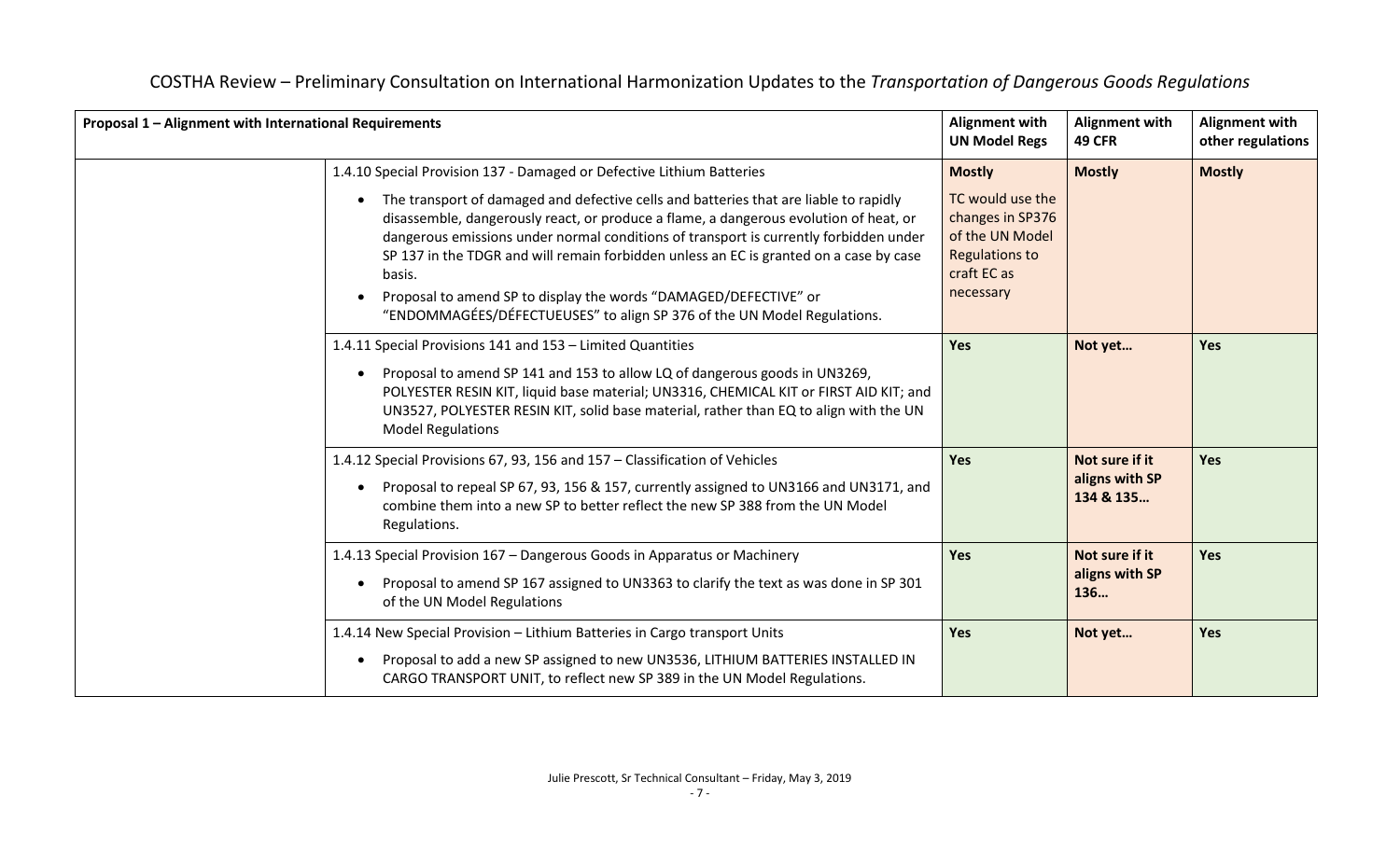|                                                                                 | <b>Alignment with</b><br>Proposal 1 - Alignment with International Requirements<br><b>UN Model Regs</b>                                                                                                                                                                                                                                                                  |            | <b>Alignment with</b><br><b>49 CFR</b> | <b>Alignment with</b><br>other regulations |
|---------------------------------------------------------------------------------|--------------------------------------------------------------------------------------------------------------------------------------------------------------------------------------------------------------------------------------------------------------------------------------------------------------------------------------------------------------------------|------------|----------------------------------------|--------------------------------------------|
|                                                                                 | 1.4.15 New Special Provision - Vehicles Transported by Vessel<br>Proposal to add a new SP to UN3166 & UN3177 to provide exemptions for vehicles<br>transported by vessel and align with SP 961 & 962 of the IMDG Code.                                                                                                                                                   | N/A        | Yes                                    | Yes                                        |
|                                                                                 | 1.4.16 New Special Provision - Classification of Hybrid Batteries<br>Proposal to add a new special provision that reflects UN special provision 387 and is<br>applicable to UN3090, UN3091, UN3480 and UN3481 for the classification of hybrid Li<br>batteries that contain both primary Li metal cells and rechargeable Li ion cells,                                   | <b>Yes</b> | Not yet                                | Yes                                        |
| 1.5 Change to the List of Marine<br><b>Pollutants</b>                           | Proposal to delete the indication that 1-dodecene is a MP in Schedule 3 as the IMDG<br>Code has deemed it not to be a marine pollutant.                                                                                                                                                                                                                                  | N/A        | Not yet                                | <b>Yes</b>                                 |
| 1.6 Changes due to the Updated TP<br><b>14850 Standard for Small Containers</b> | 1.6.1 Updated Reference to the Standard<br>Proposal to update the reference to TP 14850 to reflect the latest edition of the<br>standard<br>Keep in mind that the updated reference could also be the "new" CGSB.43-150 as<br>TP 14850 is being migrated to a CGSB standard.                                                                                             | Yes        | Not sure if it<br>aligns yet           | <b>Yes</b>                                 |
|                                                                                 | 1.6.2 Packing Instructions<br>Proposal to delete SP 123, 137 and 138 as new packing instructions (P005 for engines<br>and machinery and P908, P909, LP904 and P910, for lithium ion and lithium metal<br>batteries and lithium ion and lithium metal batteries packed in or with equipment) have<br>been incorporated into the new edition of TP 14850 (or CGSB.43-150). | Yes        | Not sure if it<br>aligns yet           | Yes                                        |
|                                                                                 | 1.6.3 Marking of Salvage Containers<br>TP14850 has been amended to require the marking of salvage containers.                                                                                                                                                                                                                                                            | <b>Yes</b> | Yes                                    | Yes                                        |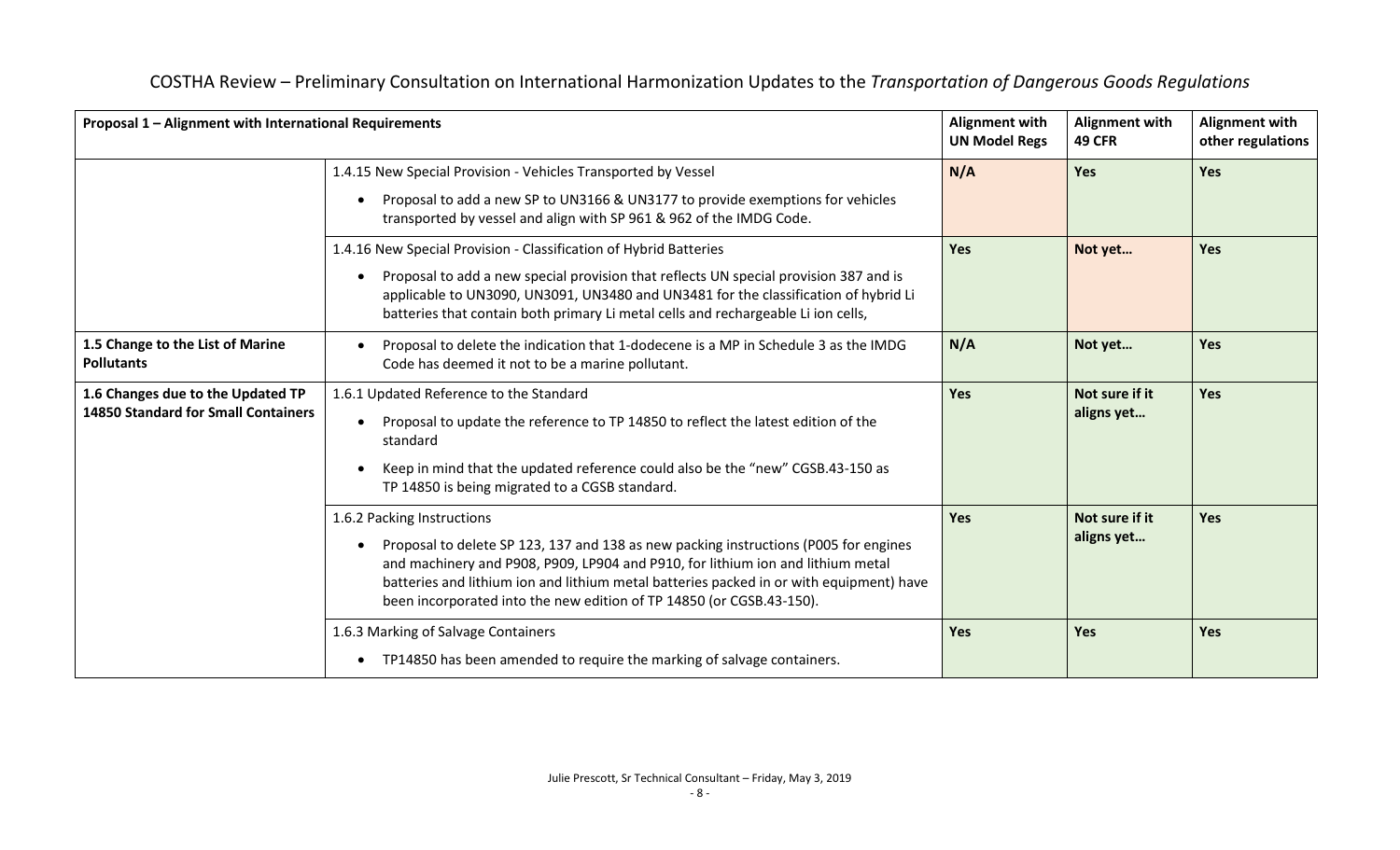| Proposal 1 - Alignment with International Requirements |                                                                                                                                                                                                                                                                                                                                                                                                                                                                                                                                                                                           | <b>Alignment with</b><br><b>UN Model Regs</b> | <b>Alignment with</b><br><b>49 CFR</b> | <b>Alignment with</b><br>other regulations |
|--------------------------------------------------------|-------------------------------------------------------------------------------------------------------------------------------------------------------------------------------------------------------------------------------------------------------------------------------------------------------------------------------------------------------------------------------------------------------------------------------------------------------------------------------------------------------------------------------------------------------------------------------------------|-----------------------------------------------|----------------------------------------|--------------------------------------------|
|                                                        | 1.6.4 Dangerous Goods List                                                                                                                                                                                                                                                                                                                                                                                                                                                                                                                                                                | <b>Yes</b>                                    | N/A                                    | <b>Yes</b>                                 |
|                                                        | DGL in Appendix A of the standard has been updated to reflect new entries that were<br>added in the 20th edition of the UN Recommendations.                                                                                                                                                                                                                                                                                                                                                                                                                                               |                                               |                                        |                                            |
|                                                        | 1.6.5 Batteries in Large Means of Containment                                                                                                                                                                                                                                                                                                                                                                                                                                                                                                                                             | Yes                                           | Not sure if it                         | <b>Yes</b>                                 |
|                                                        | Proposal to amend section 5.14, Large Means of Containment, to reference TP 14850 to<br>allow consignors transporting batteries in non-standardized means of containment<br>exceeding 450 L would be able to make use of packing instruction P801 under TP14850<br>which applies to non-standardized containers such as crates and pallets, and is not<br>restricted to volumes under 450 L.                                                                                                                                                                                              |                                               | aligns                                 |                                            |
|                                                        | 1.6.6 Periodic Retest requirement                                                                                                                                                                                                                                                                                                                                                                                                                                                                                                                                                         |                                               |                                        |                                            |
|                                                        | The new edition of the TP 14850 Standard introduces the requirement for container<br>manufacturers to retest representative samples of the registered container design every<br>five years to ensure that all containers manufactured since the initial design testing are<br>still capable of meeting the UN performance tests. The standard provides an exemption<br>from the periodic retesting, container manufacturers of codes 1A, 1B, 1H, 1N, 3A, 3B,<br>3H, 6HA, 6HB and 6HH who must have in place a registered ISO 9001 quality<br>management system for their TC registration. |                                               |                                        |                                            |
|                                                        | 1.6.7 Reconditioning of Drums                                                                                                                                                                                                                                                                                                                                                                                                                                                                                                                                                             |                                               |                                        |                                            |
|                                                        | The requirements for the reconditioning of steel or plastic drums used for transporting<br>dangerous goods that are liquid (in Class 3, 4, 5, 6.1, 8 or 9) before reuse have been<br>included in the new TP 14850, thus section 5.12(2) would be repealed.                                                                                                                                                                                                                                                                                                                                |                                               |                                        |                                            |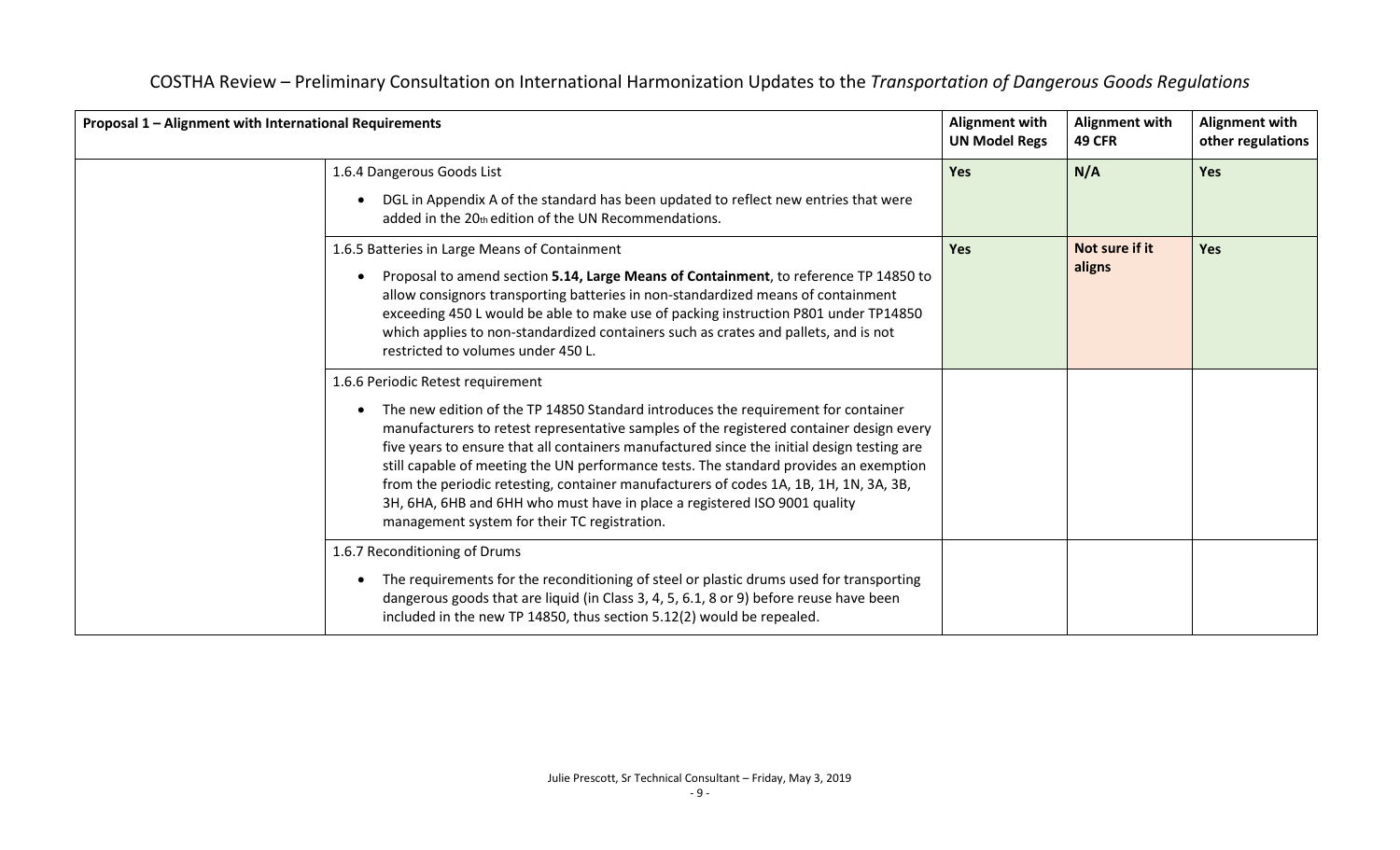| Proposal 2 - Modernizing Part 4 (Dangerous Goods Safety Marks)        |                                                                                                                                                                                                                                                                                                                                                                                                                                                                                                                                                                                                                                                                                                                                                                                                                                          | <b>Alignment with</b><br><b>UN Model Regs</b>                  | <b>Alignment with</b><br><b>49 CFR</b>                                                                                                                                                                                                                            | <b>Alignment with</b><br>other regulations |
|-----------------------------------------------------------------------|------------------------------------------------------------------------------------------------------------------------------------------------------------------------------------------------------------------------------------------------------------------------------------------------------------------------------------------------------------------------------------------------------------------------------------------------------------------------------------------------------------------------------------------------------------------------------------------------------------------------------------------------------------------------------------------------------------------------------------------------------------------------------------------------------------------------------------------|----------------------------------------------------------------|-------------------------------------------------------------------------------------------------------------------------------------------------------------------------------------------------------------------------------------------------------------------|--------------------------------------------|
| 2.1 Text Displayed on Labels and<br><b>Placards</b>                   | Hazard class labels / placards with text currently not allowed under the TDGR resulting in<br>additional costs and compliance burden for businesses, thus three proposals:<br>Option 1: Allow labels / placards with text<br>$\bullet$<br>Option 2 replaces labels / placards with only those that with text<br>$\bullet$<br>Option 3 maintains the status quo (text cannot be displayed on labels / placards)<br>$\bullet$<br>TC seeks your feedback on the benefits and possible negative impacts these proposals<br>$\bullet$<br>could have on your respective sector. This is an opportunity to hear from you,<br>stakeholders, first responders, enforcement personnel and the public in general. We<br>encourage you to share your opinions and your own proposals to simplify the labelling<br>and placarding requirements. issue | <b>Option 1: Yes</b><br>Option 2: Partial<br>Option 3: Partial | <b>Option 1: Yes</b><br>Option 2: Partial<br>Option 3: Partial<br>No issue with<br><b>Option 1</b>                                                                                                                                                                |                                            |
| 2.2 Display of Dangerous Goods<br><b>Markings for Oxidizing Gases</b> | Canadian shipments containing UN1072, UN1073, UN3156, or UN3157 must currently<br>display the oxidizing gas label/placard<br>Option 1 allows either the display of the current oxidizing gas label/placard OR<br>$\circ$<br>the US oxygen label/placard<br>Option 2 allows either the display of 1) the Divisions 2.2 & 5.1 labels/placards<br>$\circ$<br>(UN), 2) the oxidizing gas label/placard (TDGR), or 3) the "oxygen" labels/placards<br>$(49$ CFR)<br>Option 3. "Status Quo": Display the oxidizing gas label and placard instead of the<br>$\circ$<br>Class 2.2 and Class 5.1 labels and placards.                                                                                                                                                                                                                             | Option 1: No<br><b>Option 2: Yes</b><br>Option 3: No           | <b>Option 1: Yes</b><br><b>Option 2: Yes</b><br>Option 3: No<br>No issue with<br>either options 1<br>or 2, but those<br>options may<br>still cause<br>problems for<br>int'l shipments<br>O2 label would<br>be "wrong" for<br><b>UN3156 &amp;</b><br>UN3157 though | N/A                                        |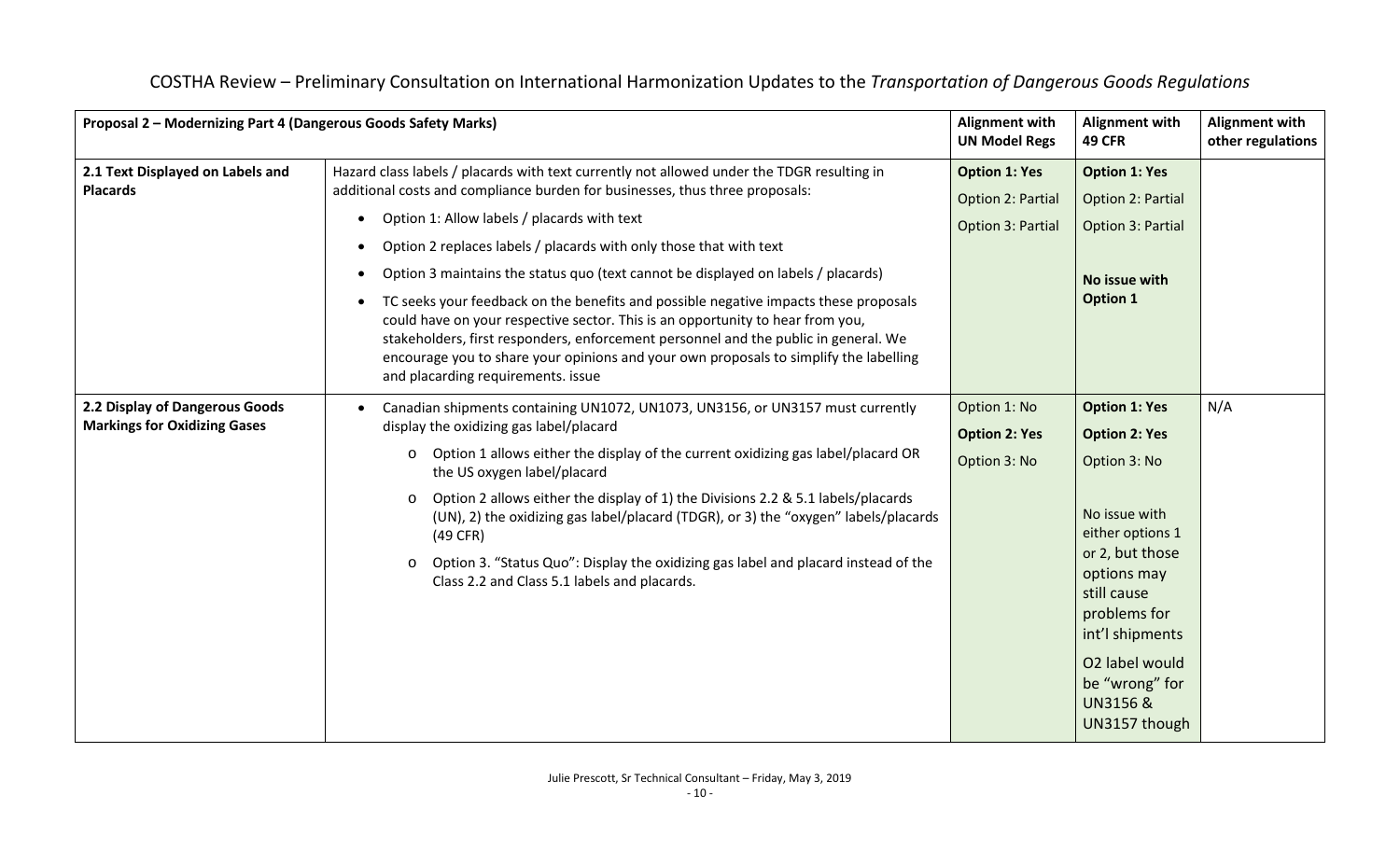| Proposal 3 - Alignment with the United States Hazardous Materials Regulations |                                                                                                                                                                                                                                                                                                                                                                                                                                                                                                     | <b>Alignment with</b><br><b>UN Model Regs</b> | <b>Alignment with</b><br><b>49 CFR</b>             | <b>Alignment with</b><br>other regulations |
|-------------------------------------------------------------------------------|-----------------------------------------------------------------------------------------------------------------------------------------------------------------------------------------------------------------------------------------------------------------------------------------------------------------------------------------------------------------------------------------------------------------------------------------------------------------------------------------------------|-----------------------------------------------|----------------------------------------------------|--------------------------------------------|
| 3.1 Reciprocity for Transportation by<br><b>Road and Rail</b>                 | 3.1.1 Transportation between Canada and the US<br>9.1(1) & (3) and 10.1(1) & (3) of TDGR would allow shipments "from a place in Canada to a<br>place in the United States, in accordance with the classification, marking, labelling,<br>placarding and documentation requirements of 49 CFR, if"<br>Methanol and anhydrous ammonia could thus be shipped as classified in the US (unless<br>otherwise specified), unless paragraph (2) applied<br>Would not be allowed for shipments within Canada | N/A                                           | <b>Yes</b><br>Issue with 2 <sup>nd</sup><br>bullet | N/A                                        |
|                                                                               | 3.1.2 Reshipping within Canada<br>Proposal to allow US placards to continue to be displayed on large moc when dangerous<br>goods are reshipped in Canada by road or rail                                                                                                                                                                                                                                                                                                                            | N/A                                           | <b>Yes</b><br>No issue                             | N/A                                        |
| <b>3.2 Punctuation Marks and</b><br>Capitalization                            | Proposal to introduce a provision to allow the use or absence of punctuation marks within<br>text required by the regulations, as well as the use of either upper case or lower case<br>letters                                                                                                                                                                                                                                                                                                     | N/A                                           | <b>Yes</b><br>No issue                             | N/A                                        |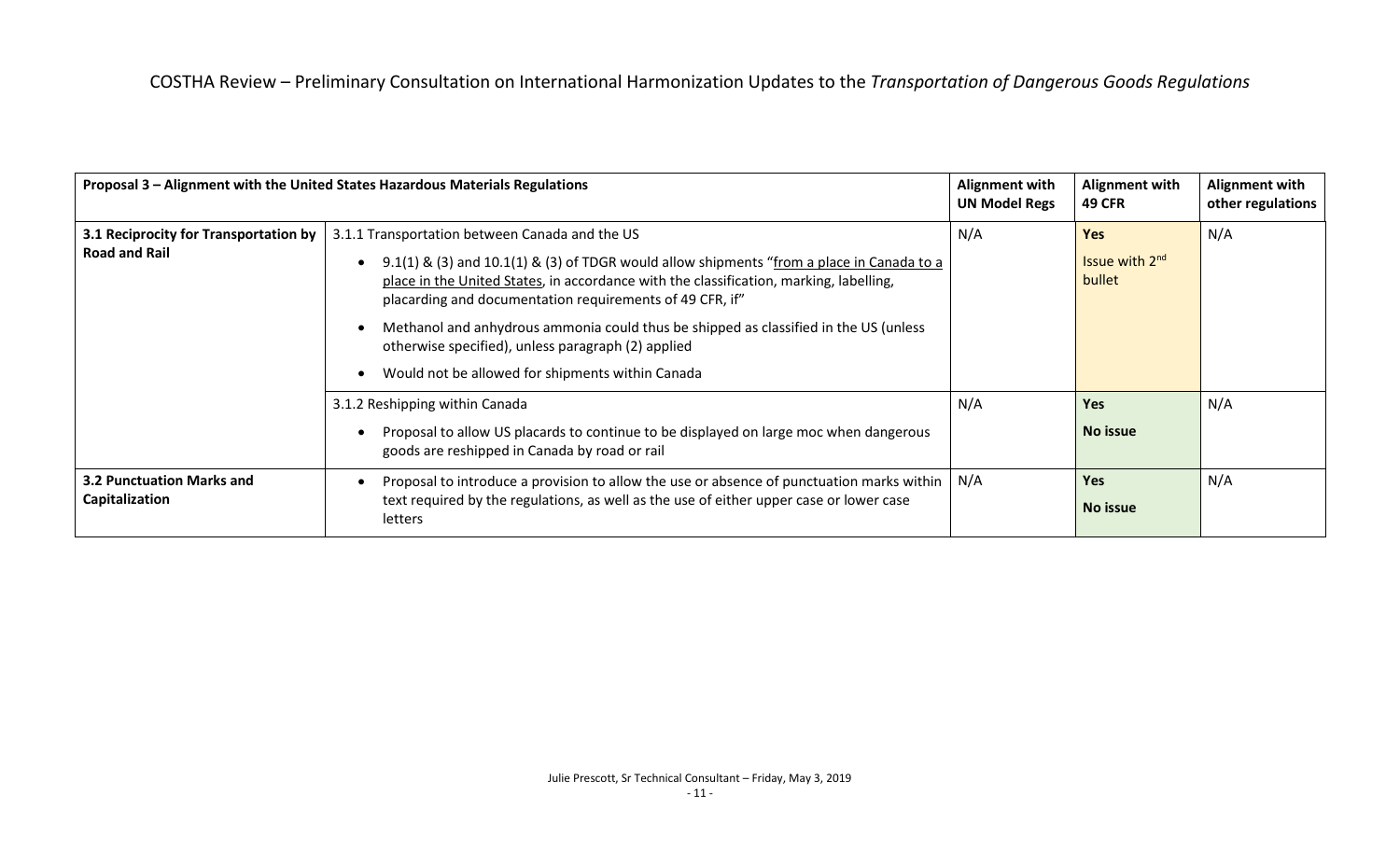|                | Proposal 3 - Alignment with the United States Hazardous Materials Regulations                                                                                                                                                                                                                                                                                                                                                                                                                                                                                                                                                                                                                                                                                                                                                                                                                                                                                                                               | <b>Alignment with</b><br><b>UN Model Regs</b> | <b>Alignment with</b><br><b>49 CFR</b>                                                                                        | <b>Alignment with</b><br>other regulations |
|----------------|-------------------------------------------------------------------------------------------------------------------------------------------------------------------------------------------------------------------------------------------------------------------------------------------------------------------------------------------------------------------------------------------------------------------------------------------------------------------------------------------------------------------------------------------------------------------------------------------------------------------------------------------------------------------------------------------------------------------------------------------------------------------------------------------------------------------------------------------------------------------------------------------------------------------------------------------------------------------------------------------------------------|-----------------------------------------------|-------------------------------------------------------------------------------------------------------------------------------|--------------------------------------------|
| 3.3 Exemptions | 3.3.1 Water Pump System Tanks<br>Proposal to introducing an exemption for pressurized tanks used in water pump systems<br>$\bullet$<br>tanks be filled to 276 KPa with UN1002, AIR, COMPRESSED, UN1066, NITROGEN,<br>COMPRESSED, and UN1046, HELIUM, COMPRESSED (all Division 2.2) to be transported to<br>installation sites without having to meet the marking and specification packaging<br>requirements<br>49 CFR conditions include:<br>the tank being made of steel with heads welded concave to pressure,<br>$\circ$<br>pneumatic testing to 100 psig with the test pressure marked on the tank,<br>$\circ$<br>maximum wall stress requirements,<br>$\circ$<br>burst pressure at least 6 times the charge pressure, and<br>o a requirement that the tank be packed in strong outer packaging for transport<br>TDGR conditions would be same, and would add a requirement to perform leak tests for<br>helium<br>TDGR exemption would also include "composite water pump system tanks and tanks with | N/A                                           | Partial<br>No issue, TDGR<br>exemption would<br>also allow<br>UN1046, which<br>49 CFR doesn't<br>cover and<br>composite tanks | N/A                                        |
|                | a diameter as large as 26 inches (instead of the 24 inch limit in the US exemption), with a<br>burst pressure condition of 15 times the charge pressure for composite tanks                                                                                                                                                                                                                                                                                                                                                                                                                                                                                                                                                                                                                                                                                                                                                                                                                                 |                                               |                                                                                                                               |                                            |
|                | 3.3.2 Small Quantities for Highway<br>TC is currently analysing the exemption for Small Quantities for Highway and Rail of 49<br>CFR but requires input from industry to gain a better understanding of the current needs<br>in Canada and evaluate the impacts before it considers its adoption:<br>Do you find that the exemptions under limited quantities or excepted quantities<br>$\circ$                                                                                                                                                                                                                                                                                                                                                                                                                                                                                                                                                                                                             | N/A                                           | Partial<br>TC is requesting<br>comments                                                                                       | N/A                                        |
|                | are too restrictive?<br>How would you benefit from the "Small Quantities Exemption"?<br>Would you have any safety concerns if the "Small Quantities Exemption" were<br>$\circ$<br>adopted?                                                                                                                                                                                                                                                                                                                                                                                                                                                                                                                                                                                                                                                                                                                                                                                                                  |                                               |                                                                                                                               |                                            |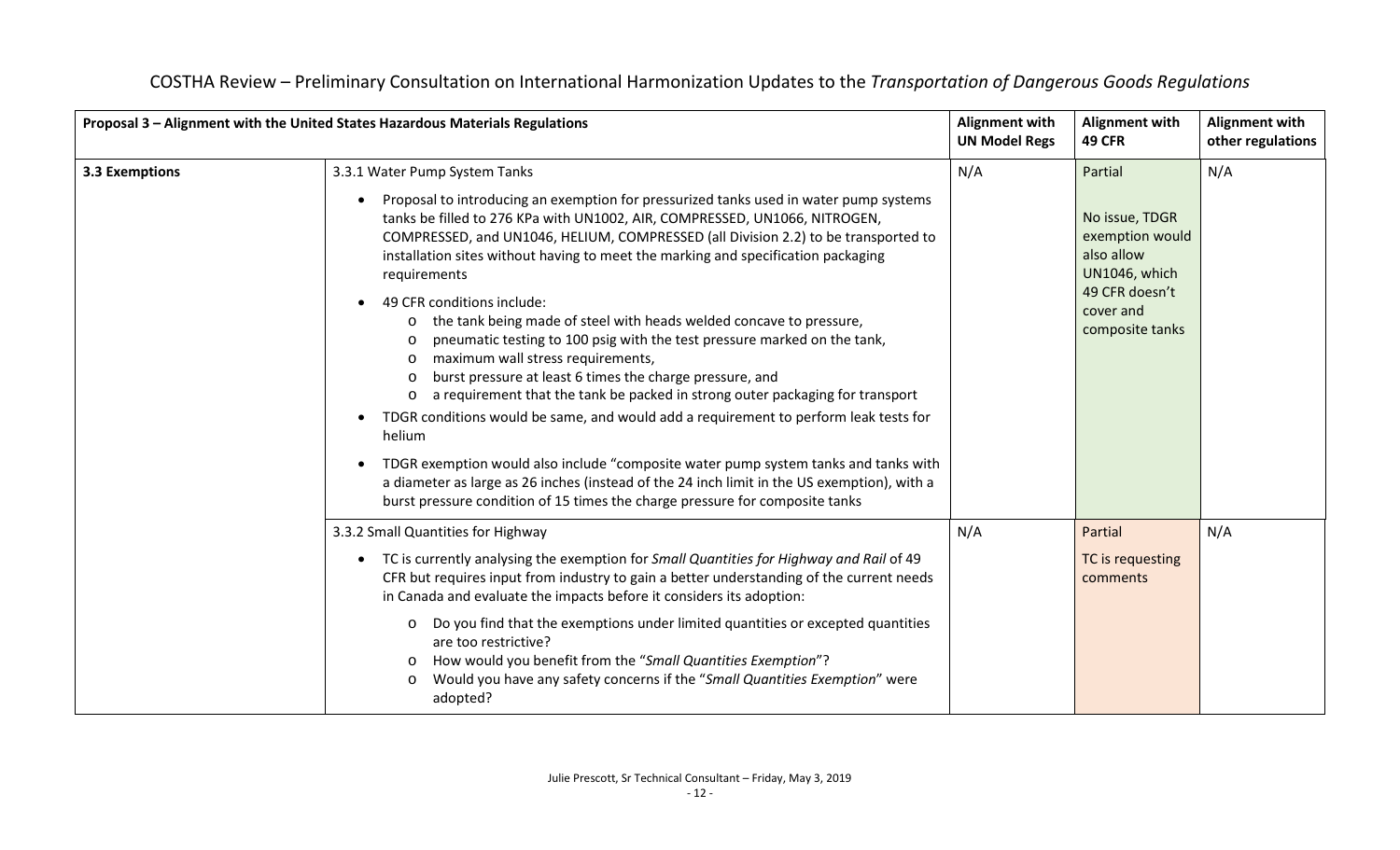| Proposal 3 - Alignment with the United States Hazardous Materials Regulations |                                                                                                                                                                                                                                                                                                                                                                                                                                                                                                                                                                                                       | Alignment with<br><b>UN Model Regs</b> | <b>Alignment with</b><br><b>49 CFR</b>                                                                         | <b>Alignment with</b><br>other regulations |
|-------------------------------------------------------------------------------|-------------------------------------------------------------------------------------------------------------------------------------------------------------------------------------------------------------------------------------------------------------------------------------------------------------------------------------------------------------------------------------------------------------------------------------------------------------------------------------------------------------------------------------------------------------------------------------------------------|----------------------------------------|----------------------------------------------------------------------------------------------------------------|--------------------------------------------|
| 3.4 Odourization of Liquefied<br><b>Petroleum Gases</b>                       | 3.4.1 Requirements to Odourize Liquified Petroleum Gases<br>Proposal to align with 49 CFR by addition of new special provision requiring odourization<br>of LPG and other gases transported under UN1075, LIQUEFIED PETROLEUM GASES (new<br>SP to would require that LPG used as fuel be odourized in accordance with CAN/CGSB-<br>3.14, Propane for fuel purposes, and would set out minimal concentration of ethyl<br>mercaptan to be added and procedures to ensure that enough odourant will remain in<br>the means of containment during the course of transportation for other LPG used as fuel | N/A                                    | <b>Yes</b><br>No issue                                                                                         | N/A                                        |
|                                                                               | 3.4.2 Requirements to Mark a Means of Containment Containing Non-odourized LPG<br>Proposal to align with 49 CFR by addition of new section in Part 4 requiring that a<br>cylinder, portable tank, highway tank or tank car containing non-odorized LPG be marked<br>with the words "NON-ODOURIZED", "NOT ODOURIZED", "NON-ODORIZED", "NOT<br>ODORIZED" or "SANS ODORISANT"<br>Proposal would allow these words to be displayed on a means of containment that is<br>used for both odourized and non-odourized LPG                                                                                     | N/A                                    | <b>Yes</b><br>No issue, section<br>title should be:<br>"Unodourized<br><b>Liquefied</b><br>Petroleum<br>Gases" | N/A                                        |